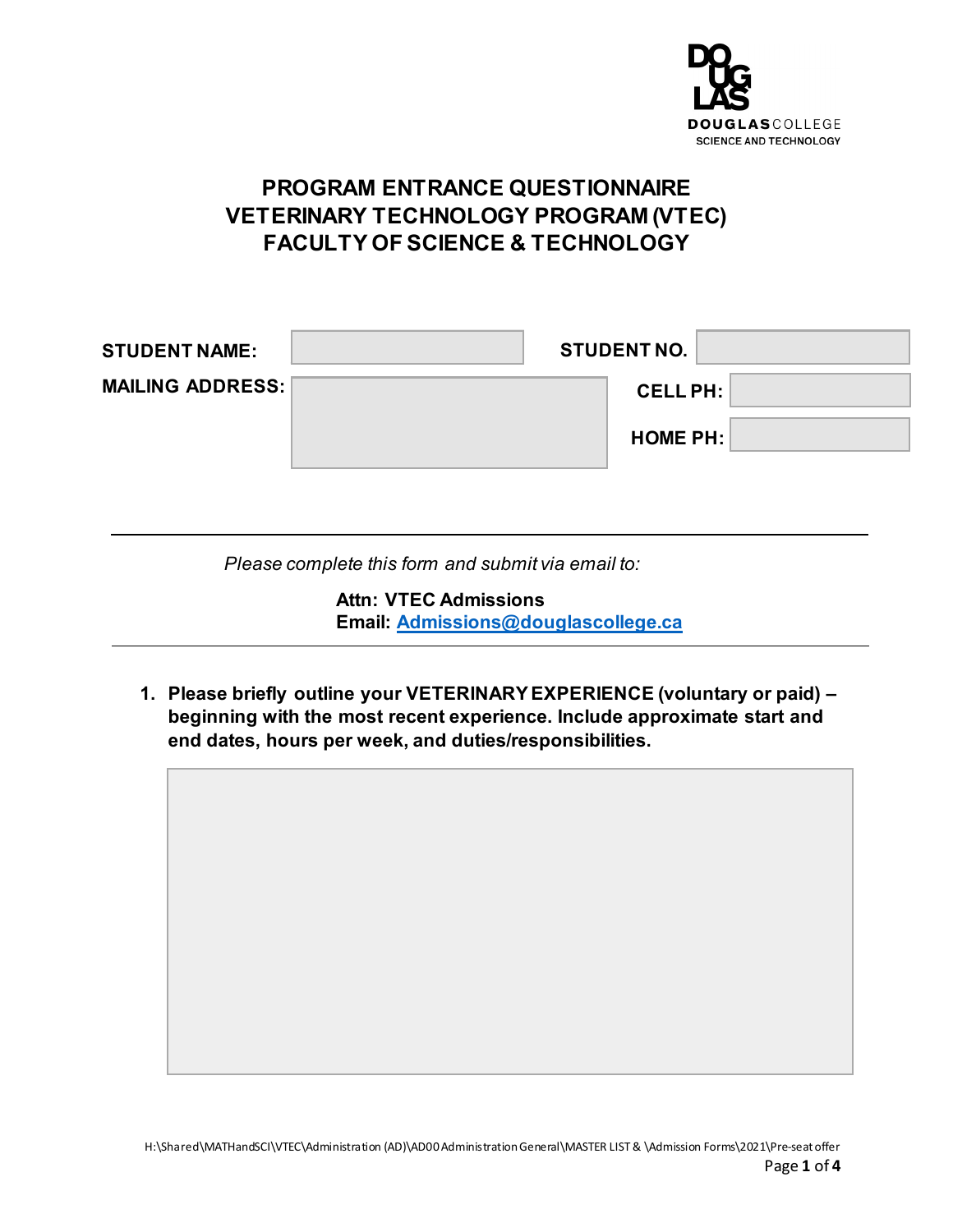

**2. Please briefly outline any other ANIMAL EXPERIENCE (voluntary or paid), for example experience with farm, equine, exotic, wildlife, etc. Include approximate start and end dates, hours per week, and duties/ responsibilities.**

**3. Please briefly describe any other work or volunteer experience below. Do you have any customer service or experience working with people?**

**4. Please provide details of your current and/or most recent employment.**

**5. The Veterinary Technology (VTEC) program is academically challenging, intense and demanding. How has your previous experience in secondary school, college/university, or life, prepared you for this two-year commitment?**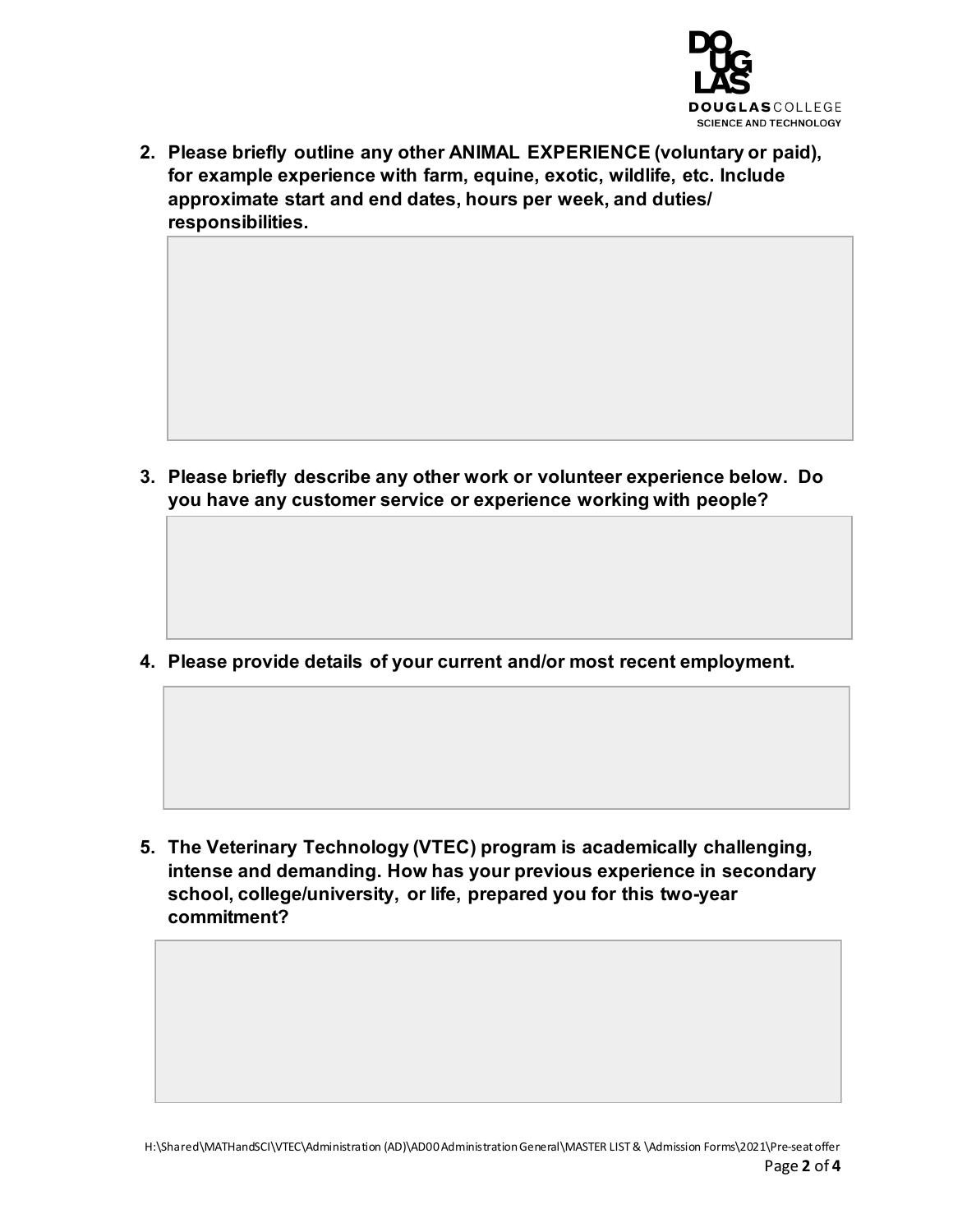

**6. Please provide an example of a time when you had to work in a team environment. Discuss any leadership skills that you have demonstrated.**

**7. Please describe what a Veterinary Technologist (VT) is, and detail a typical day of a VT in practice.**

**8. Why do you wish to be a VT?**

**9. As a VT graduate, what types of job opportunities are available and what would you plan to do?**